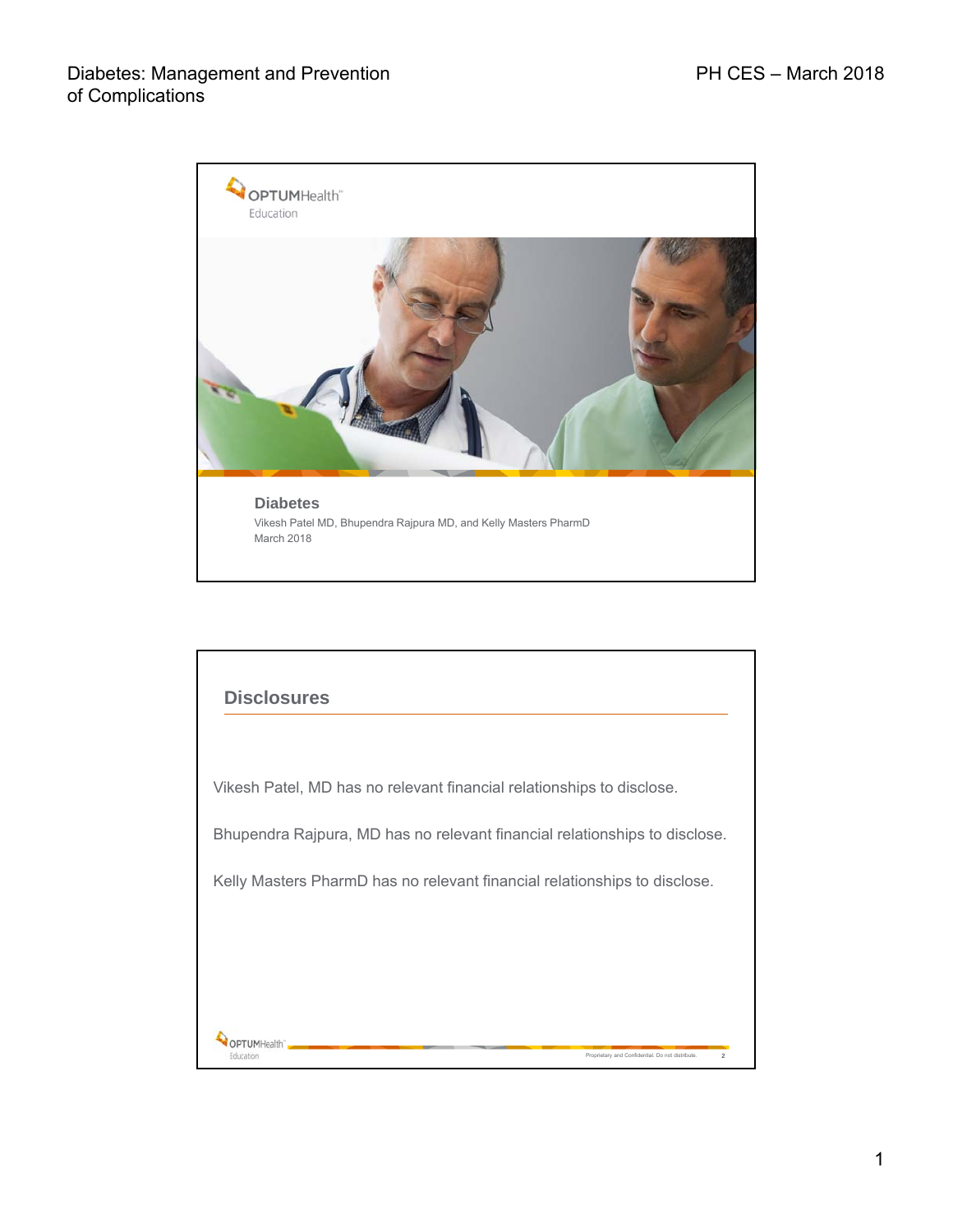

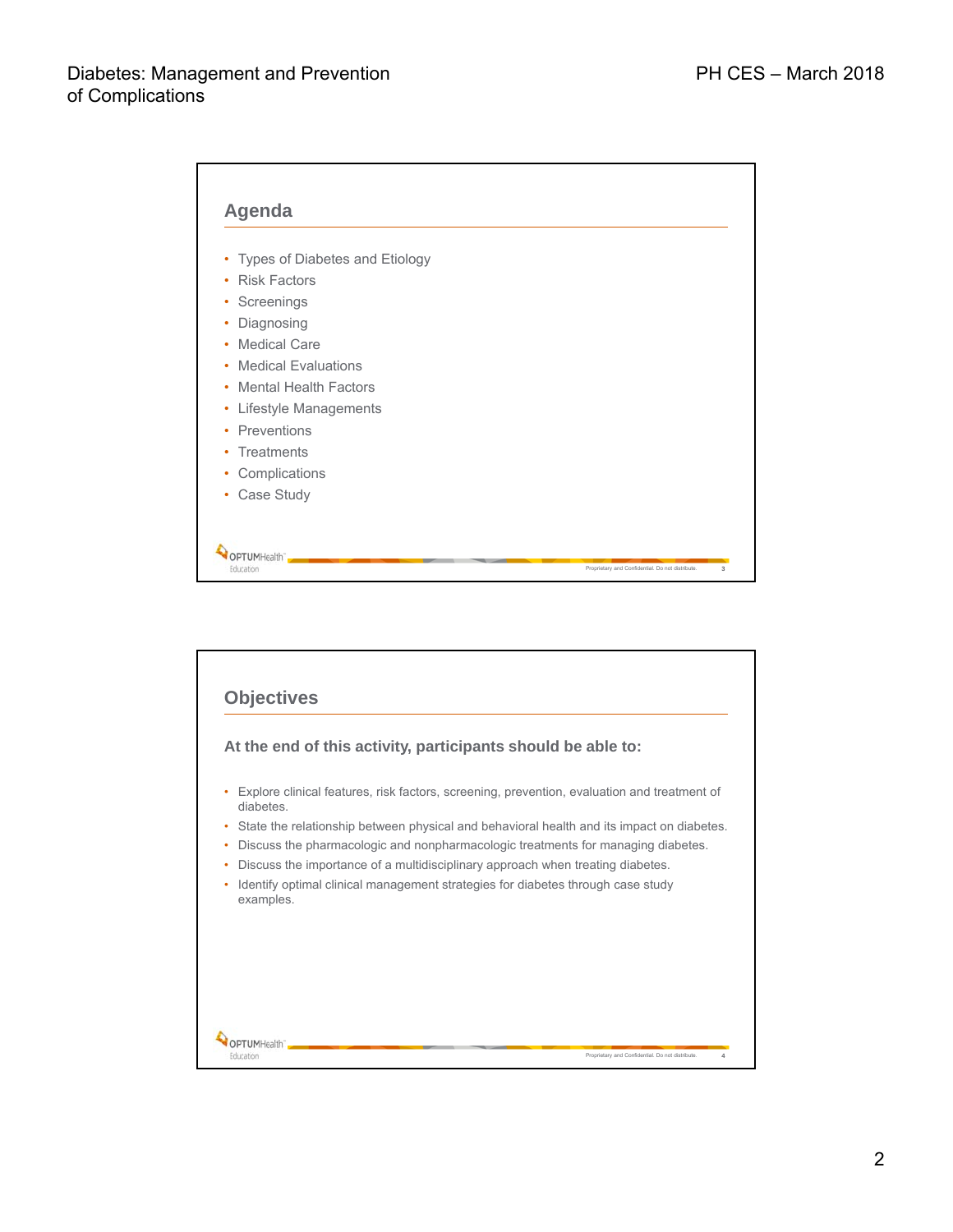

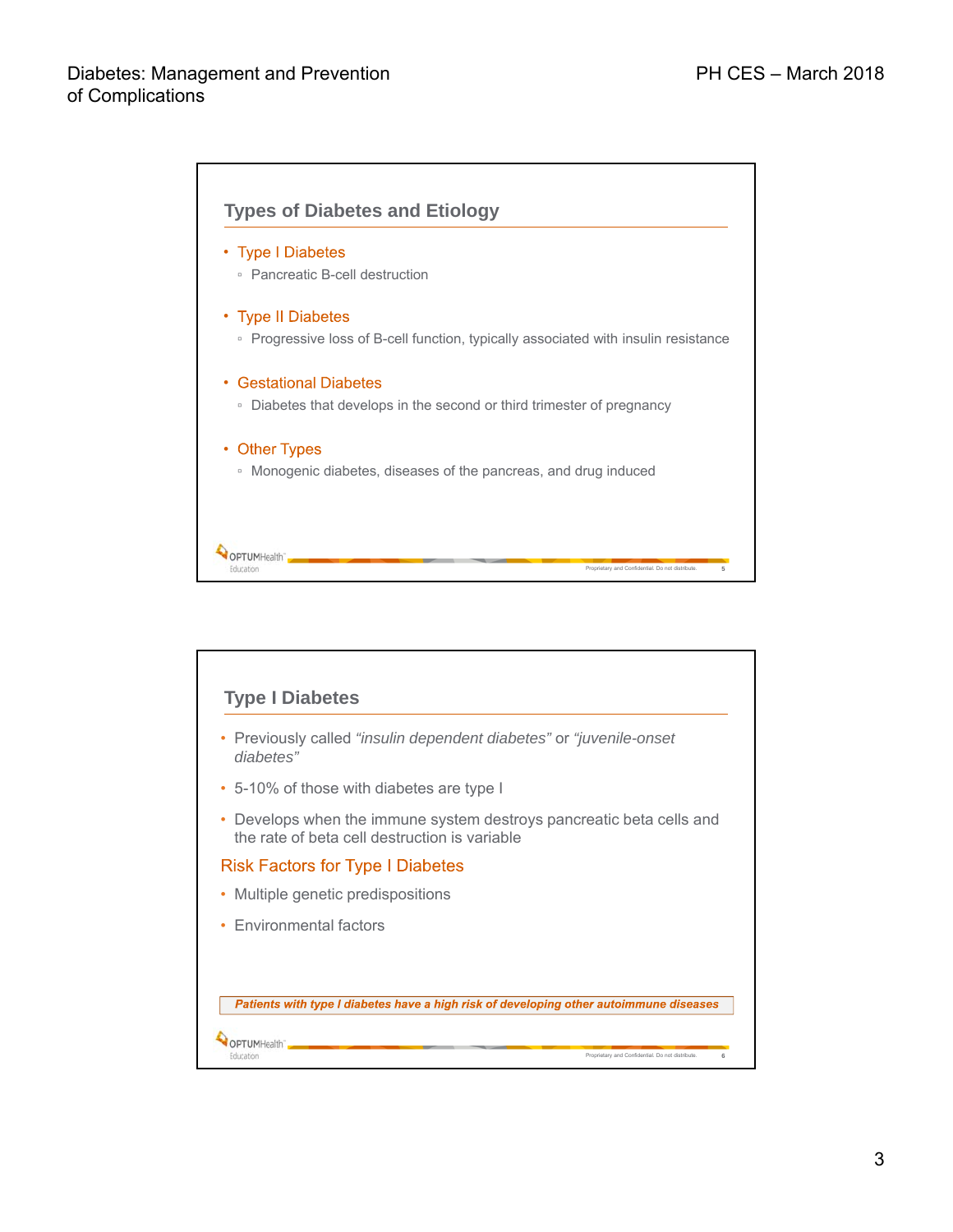

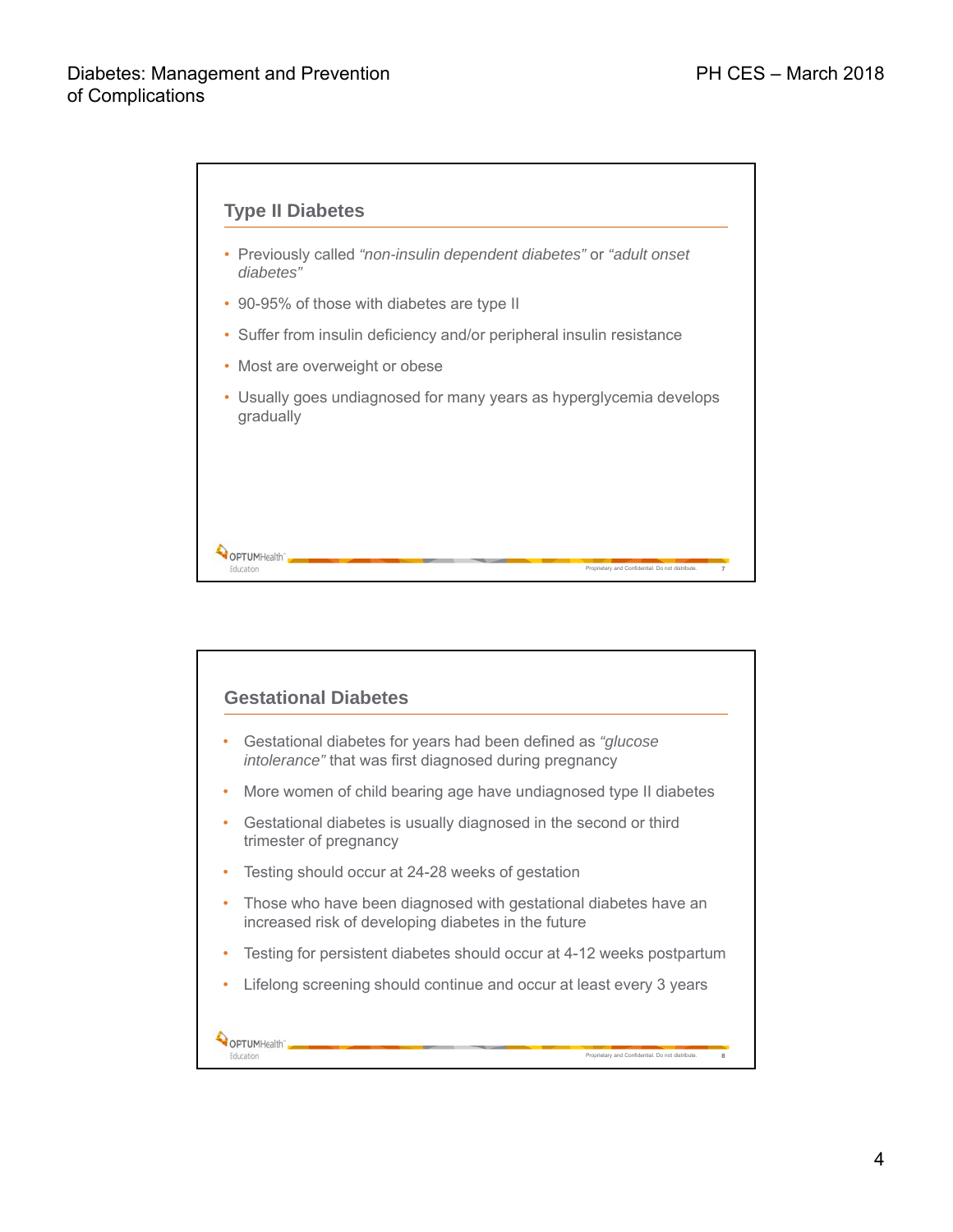

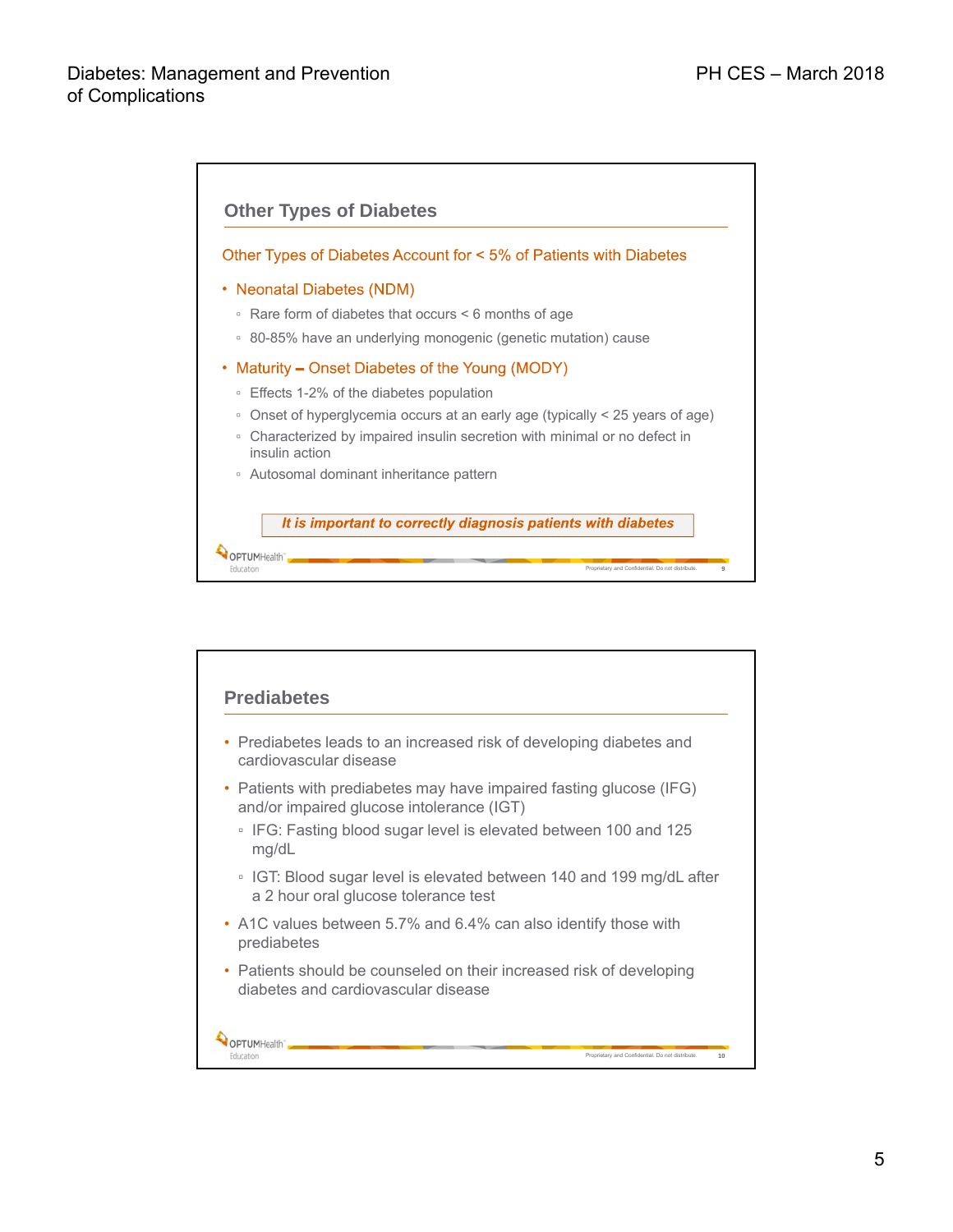

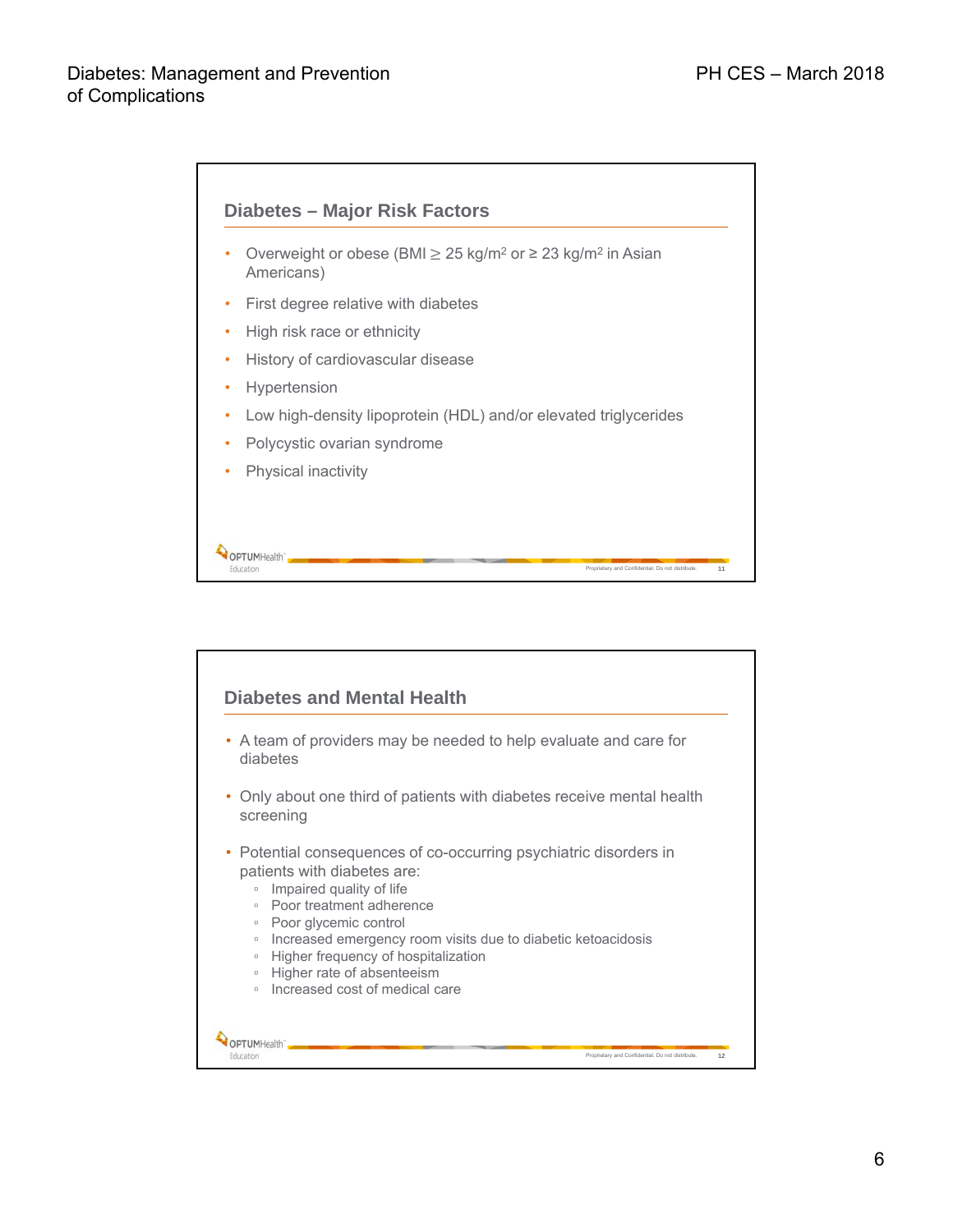

# **Diagnosing of Diabetes – Type II** • Testing ▫ Fasting glucose (defined as no calorie intake for at least 8 hours) ▫ 2 hour glucose tolerance test ▫ A1C lab value ▫ Clinical symptoms of hyperglycemia ▫ Random glucose of ≥ 200 mg/dL • A second test is typically required for confirmation • Testing for prediabetes/diabetes should be considered for those who are overweight/obese and have one or more risk factor for developing diabetes • All individuals over the age of 45 should have screening completed • For children and adolescents that are overweight or obese with additional risk factors, screening should be considered Education Proprietary and Confidential. Do not distribute. **14**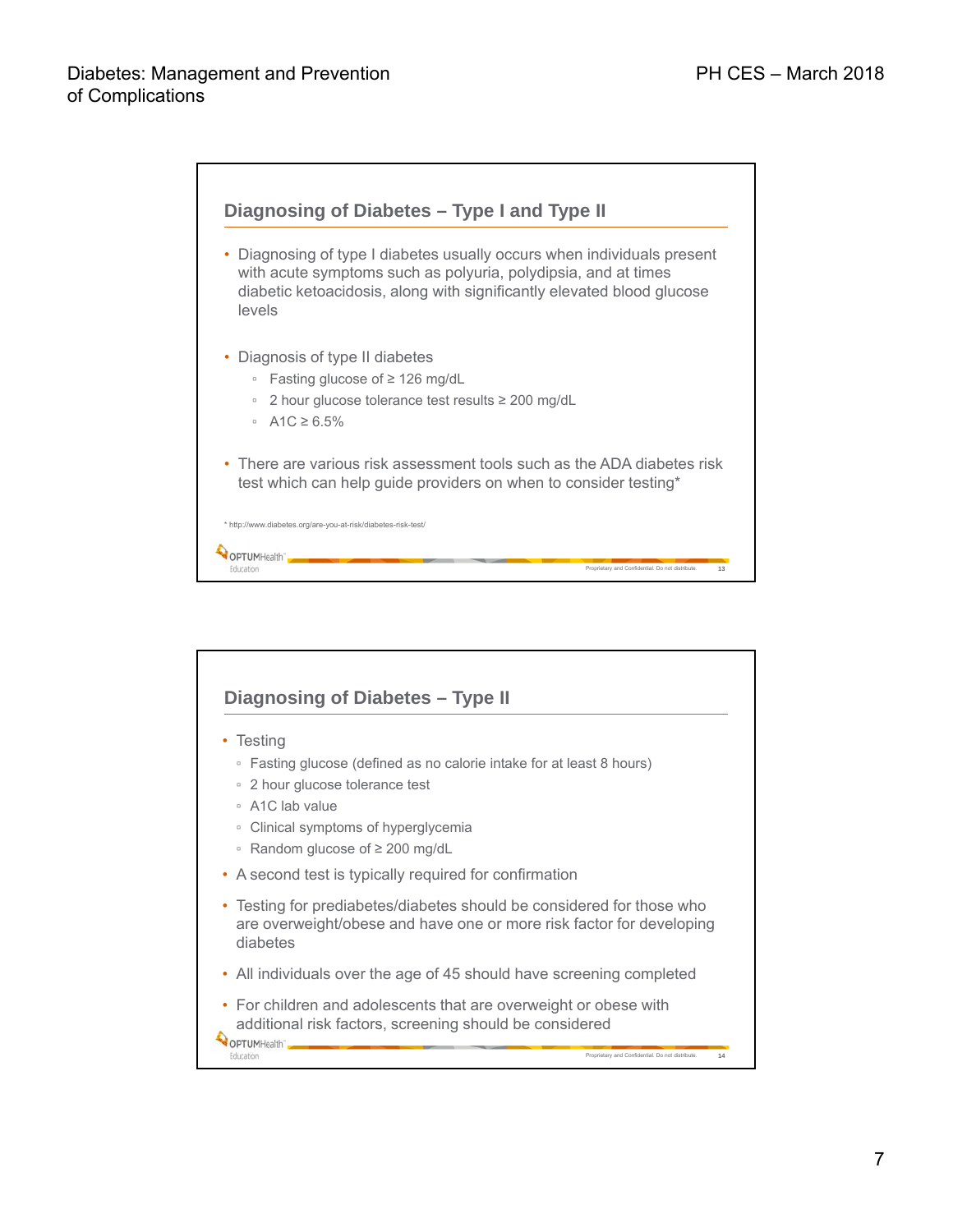

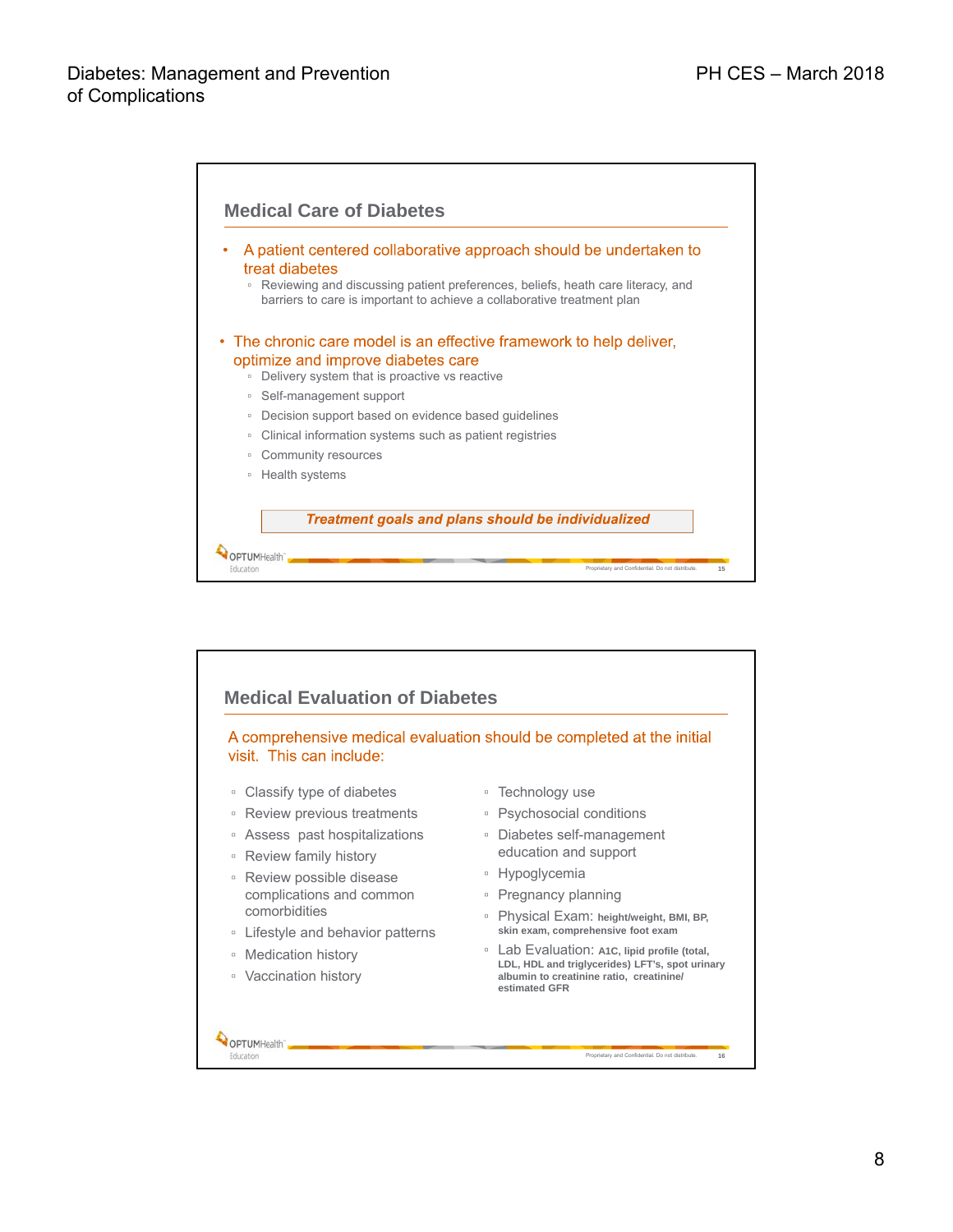

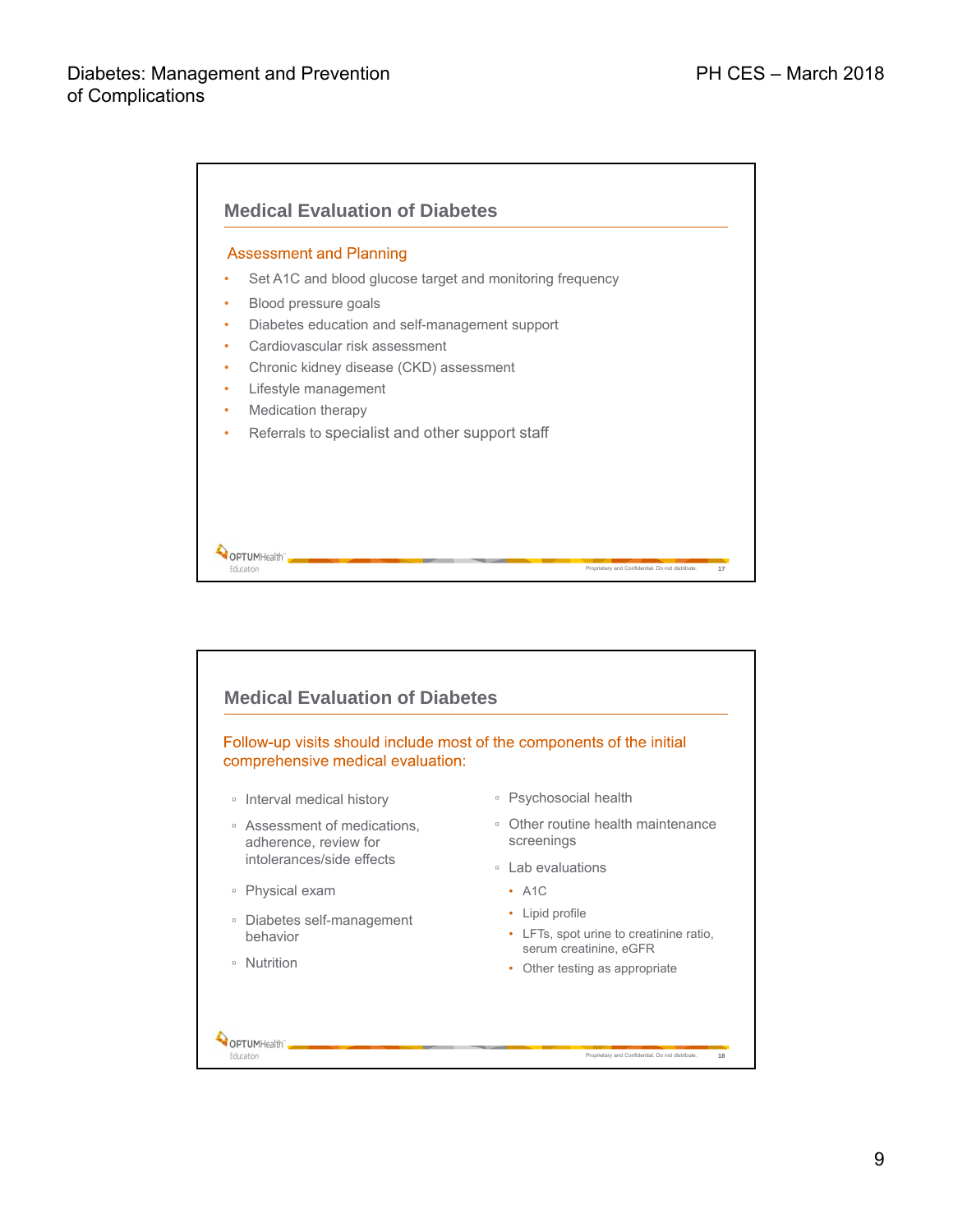

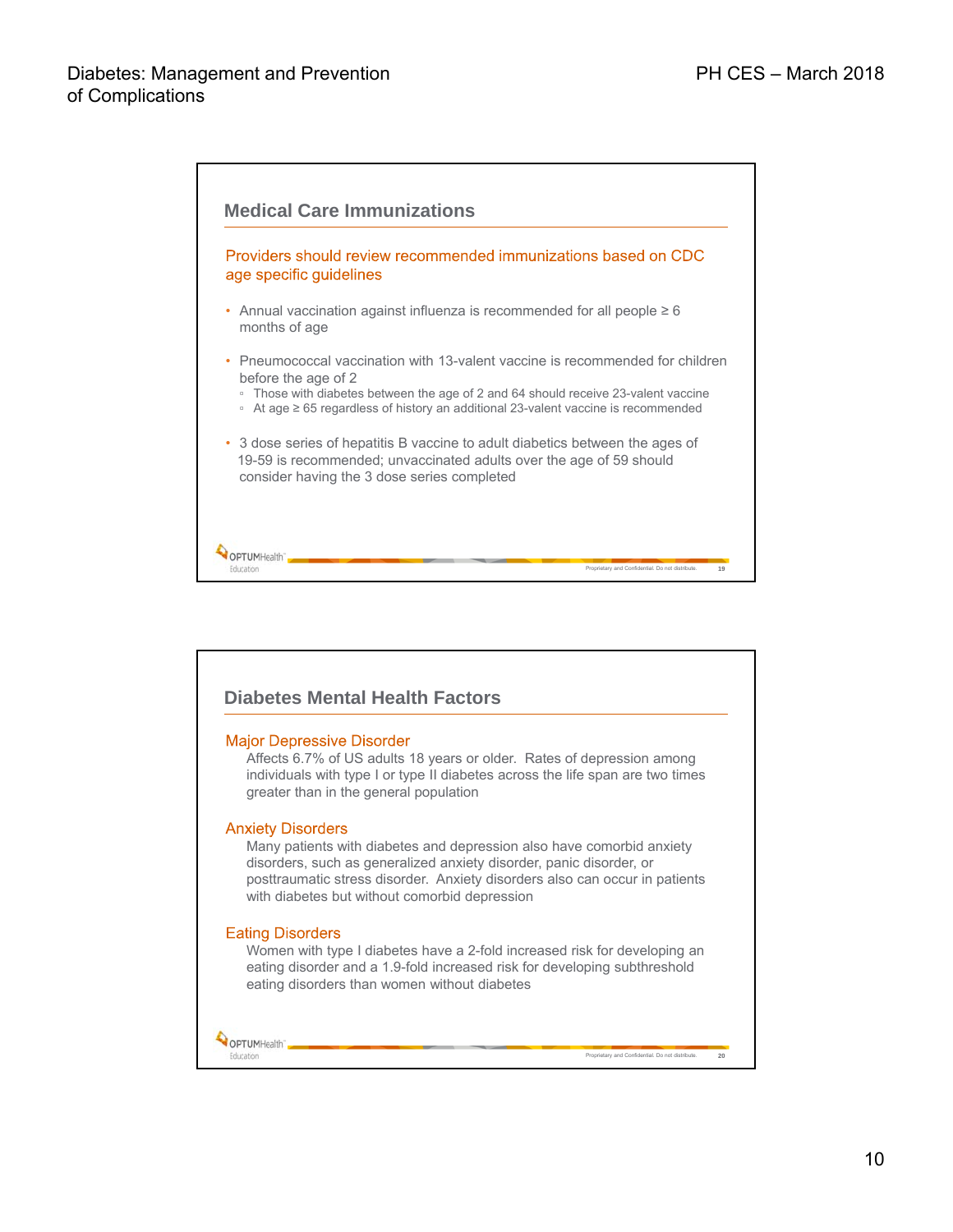

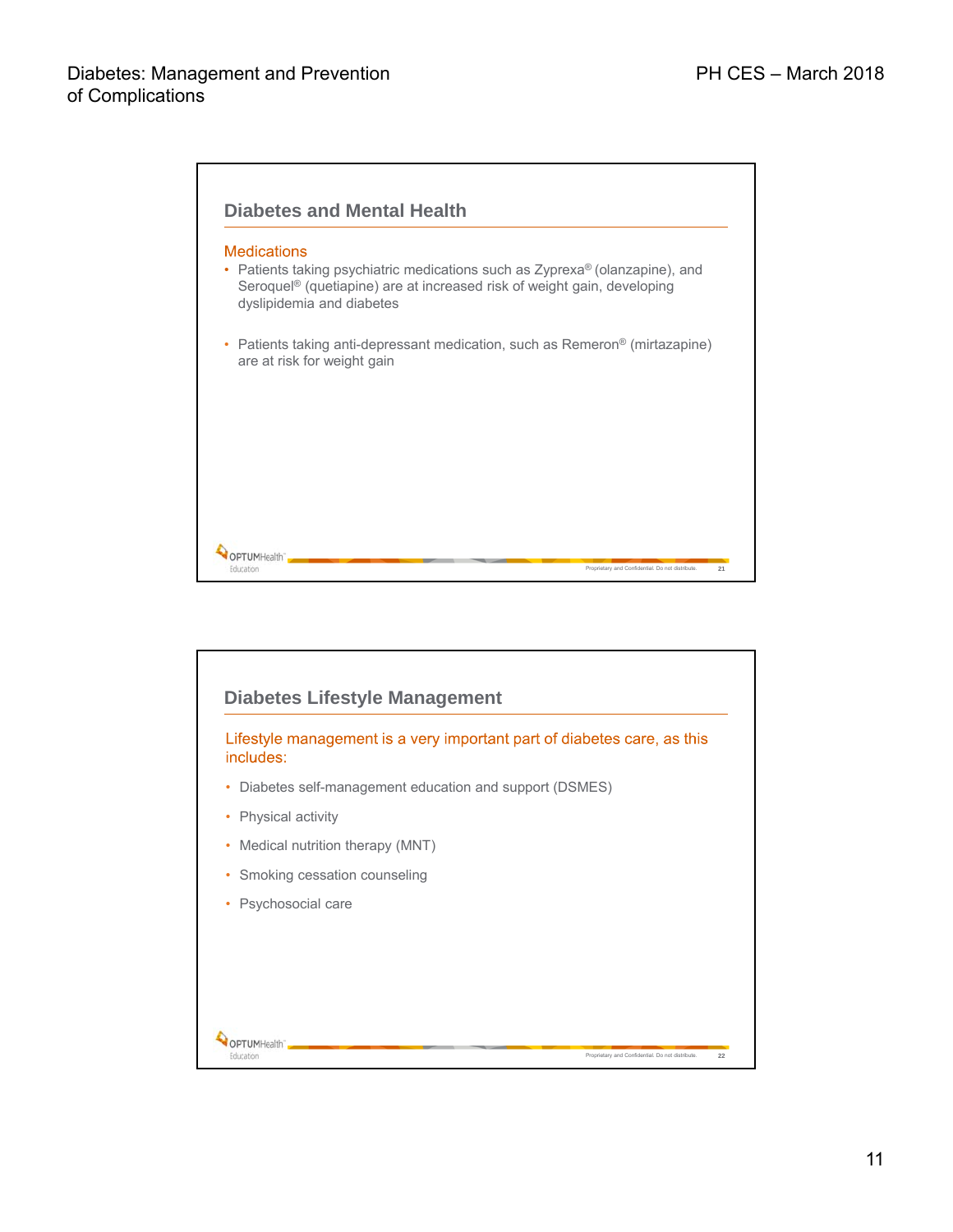

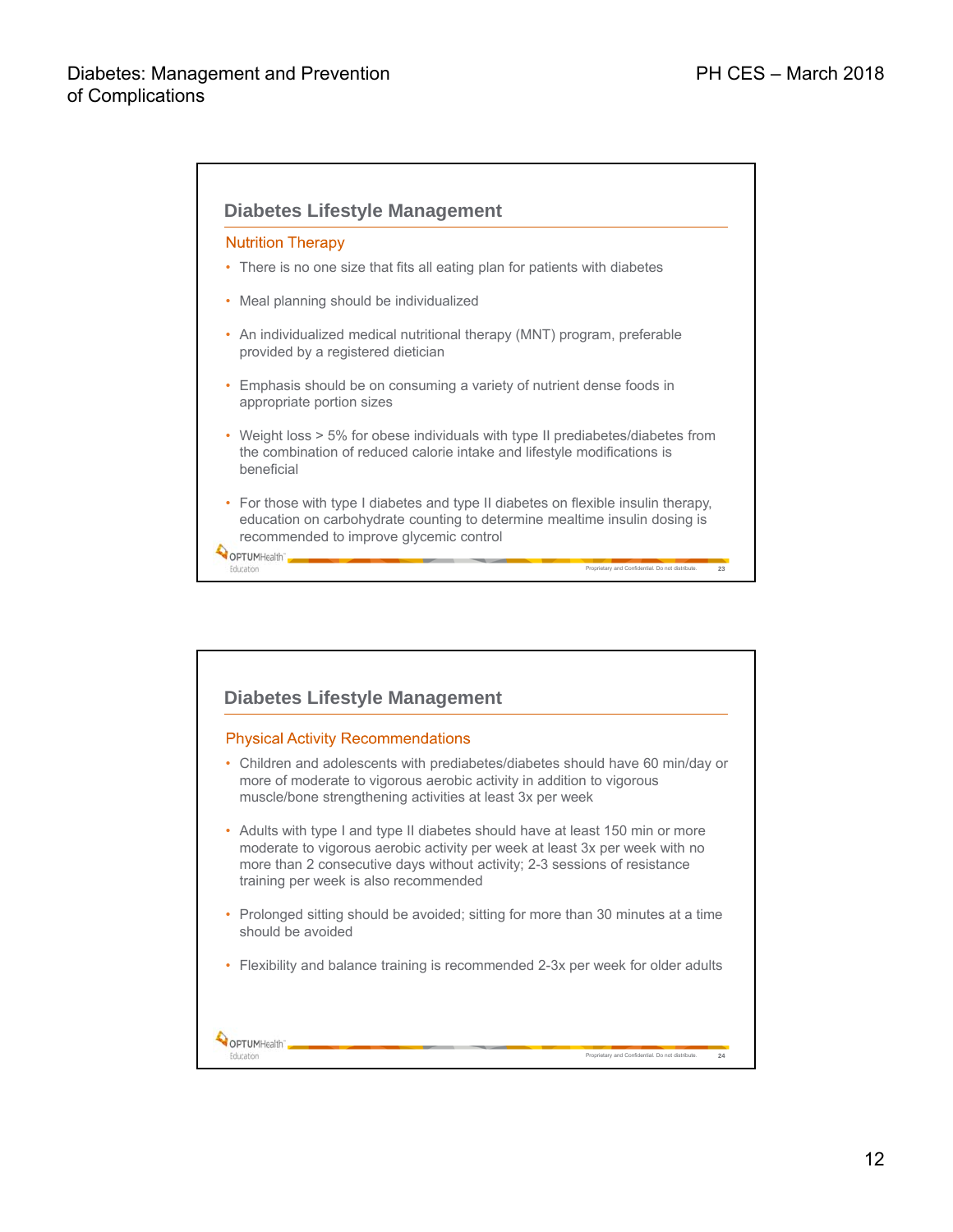

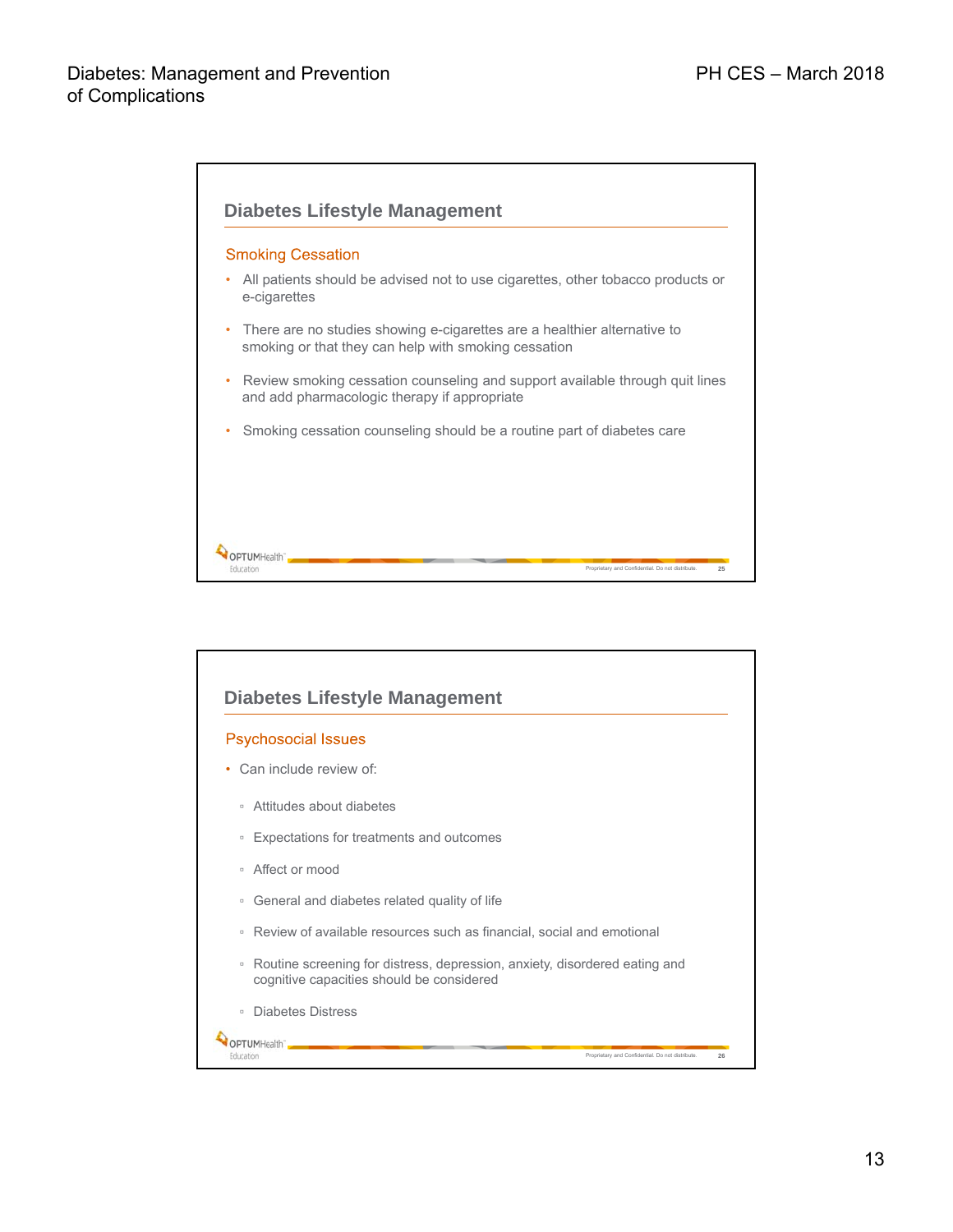

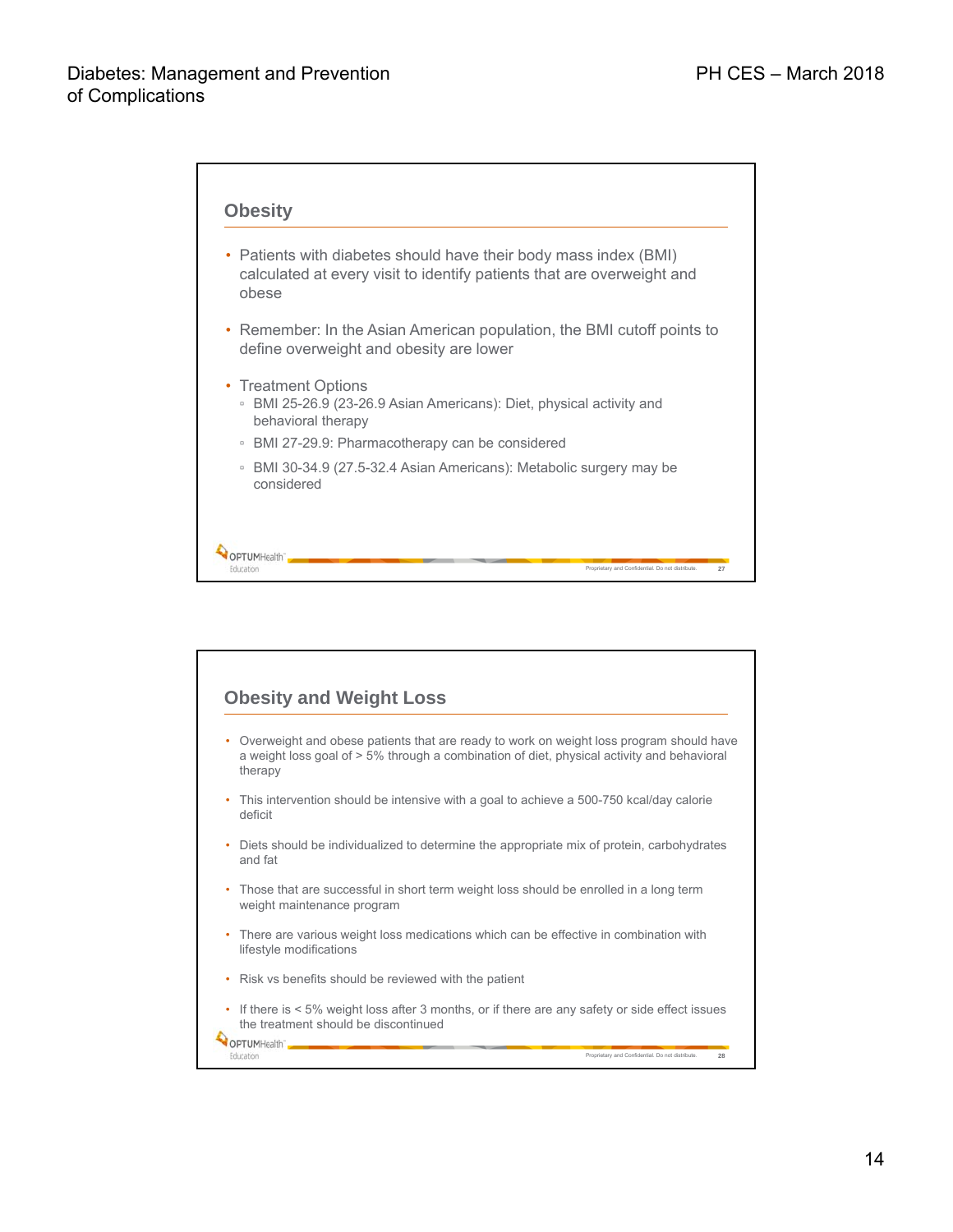

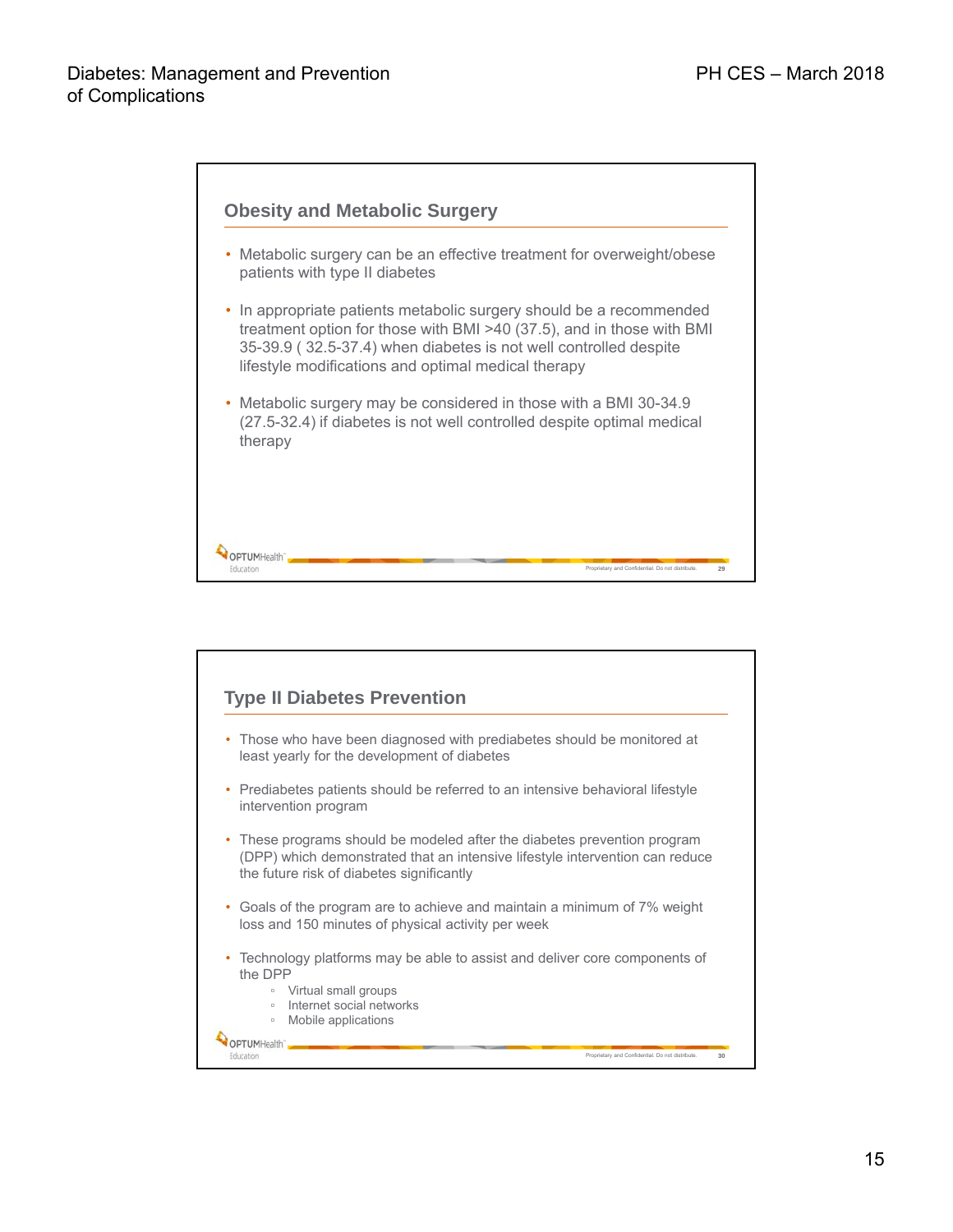

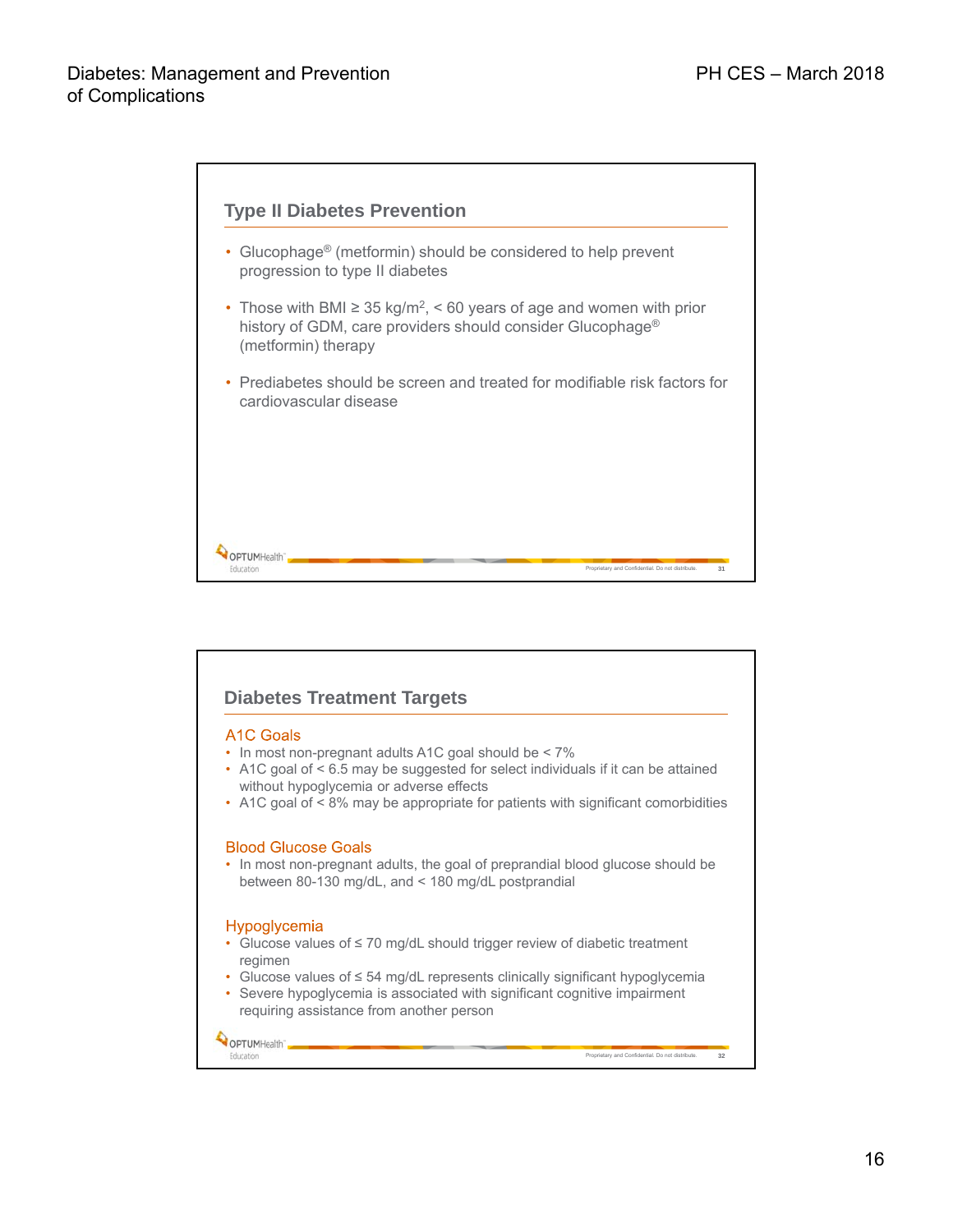

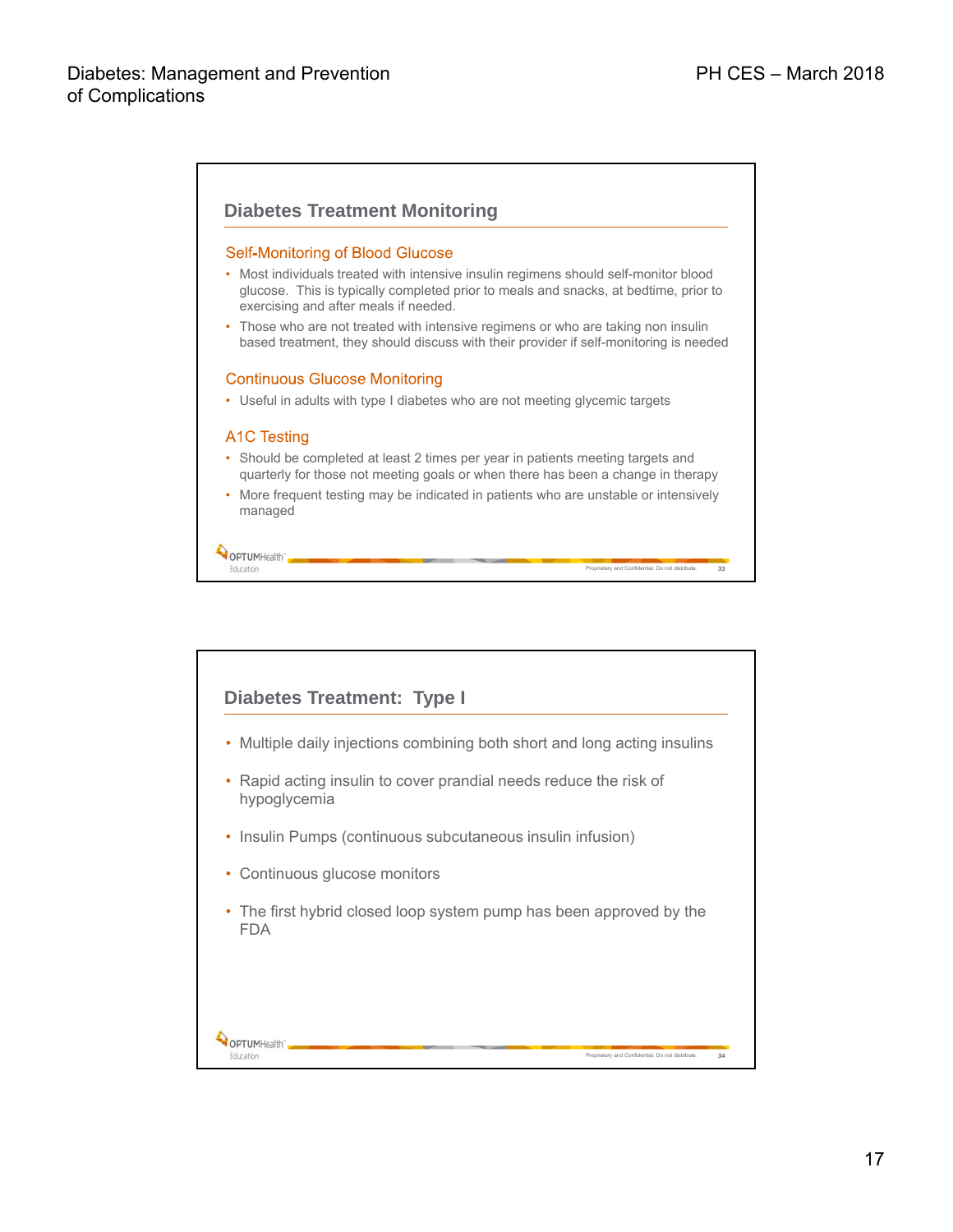

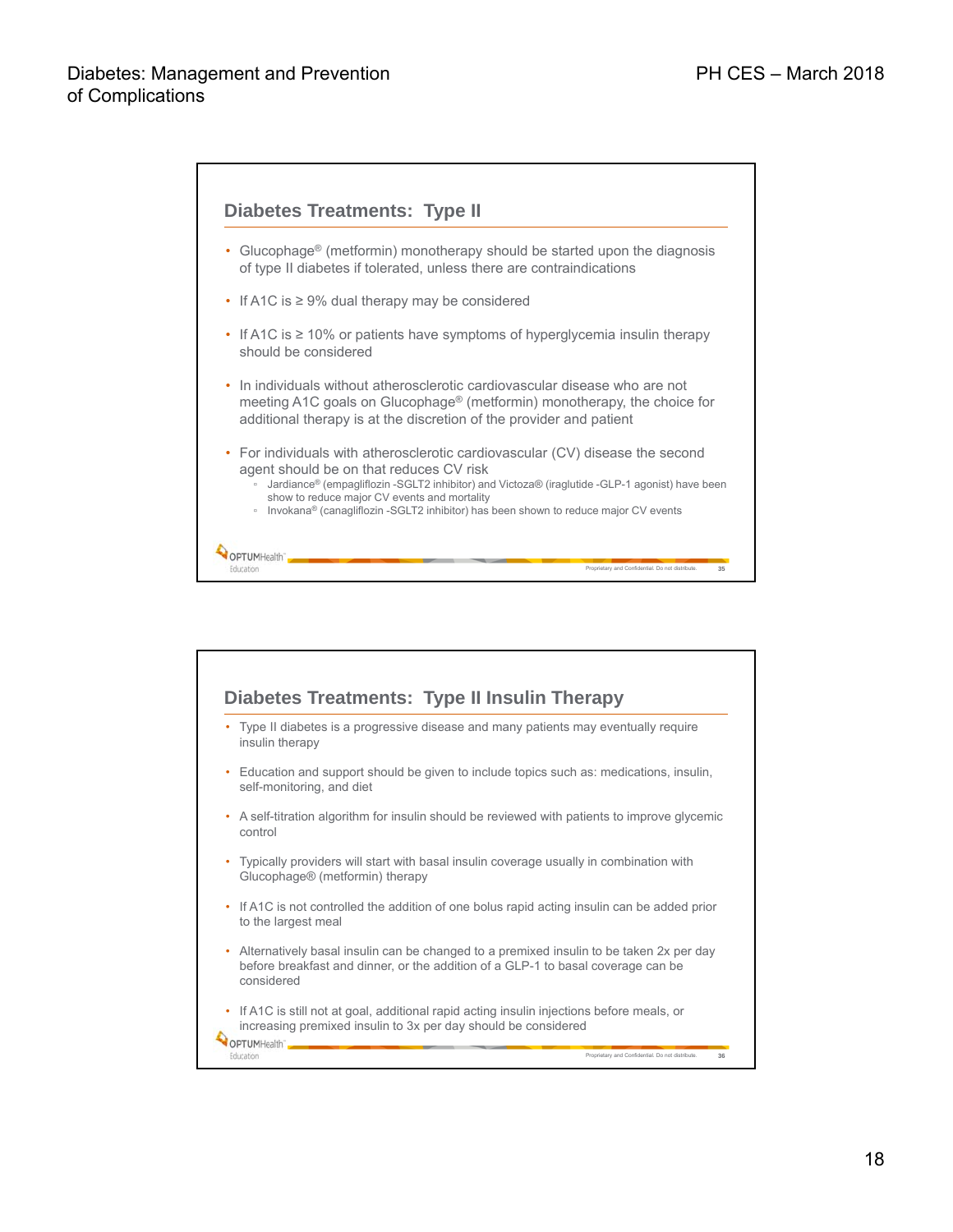

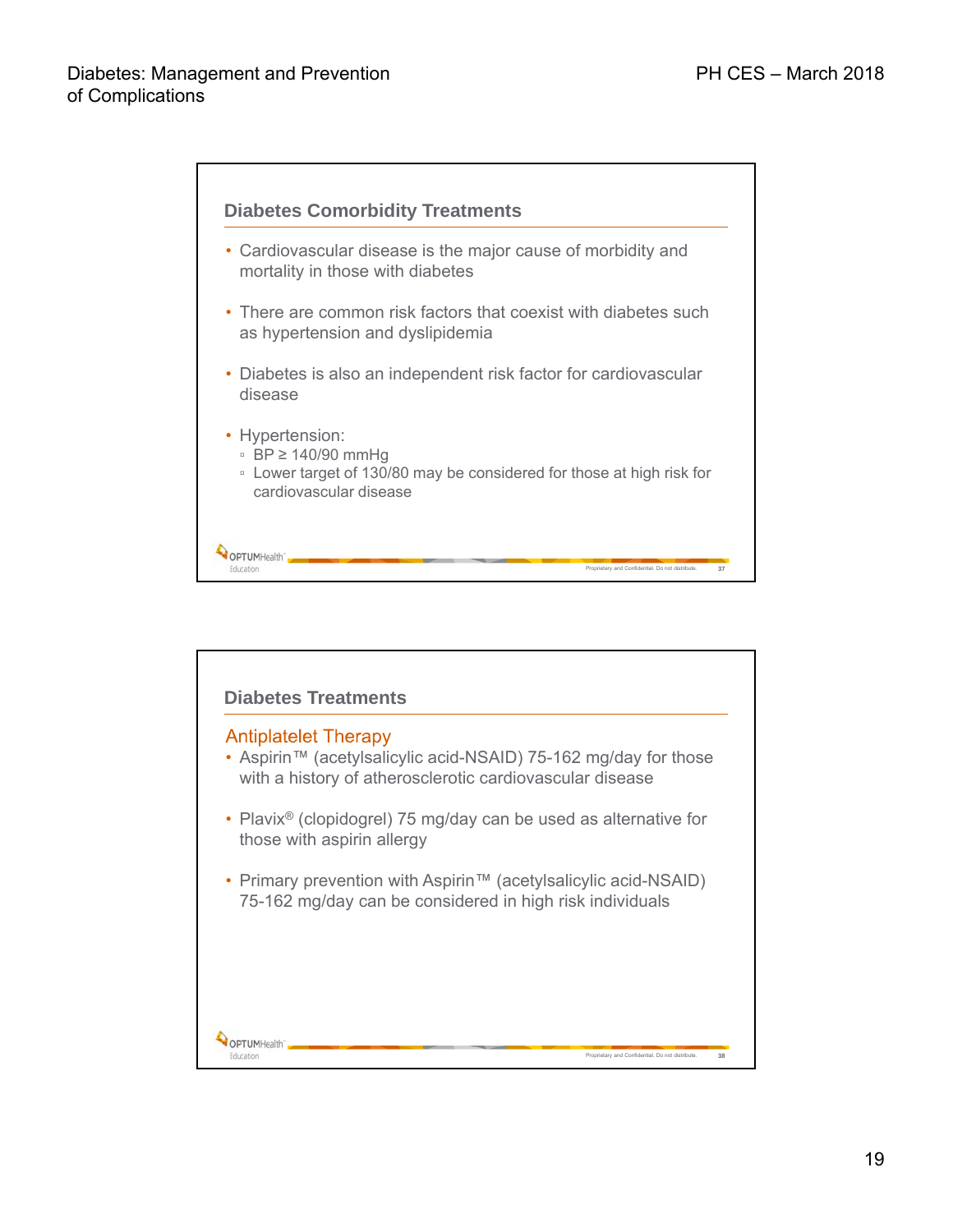

## **Diabetes Complications**

#### **Diabetic Kidney Disease**

- Spot urinary albumin to creatinine ratio at least yearly
- Occurs in 20-40% of patients
- Is a leading cause of end-stage renal disease (ESRD)
- Test type I diabetes with disease duration of at least 5 years
- Test type II diabetes at time of diagnosis and yearly thereafter
- All patients with diabetes with hypertension

#### **Diabetic Retinopathy**

- Glaucoma, cataracts and other eye disorders are common in patients with diabetes
- Type I diabetes should start routine screening within 5 years of diagnosis
- Type II diabetes should start routine screening at time of diagnosis

OPTUMHealth Education

Proprietary and Confidential. Do not distribute. **40**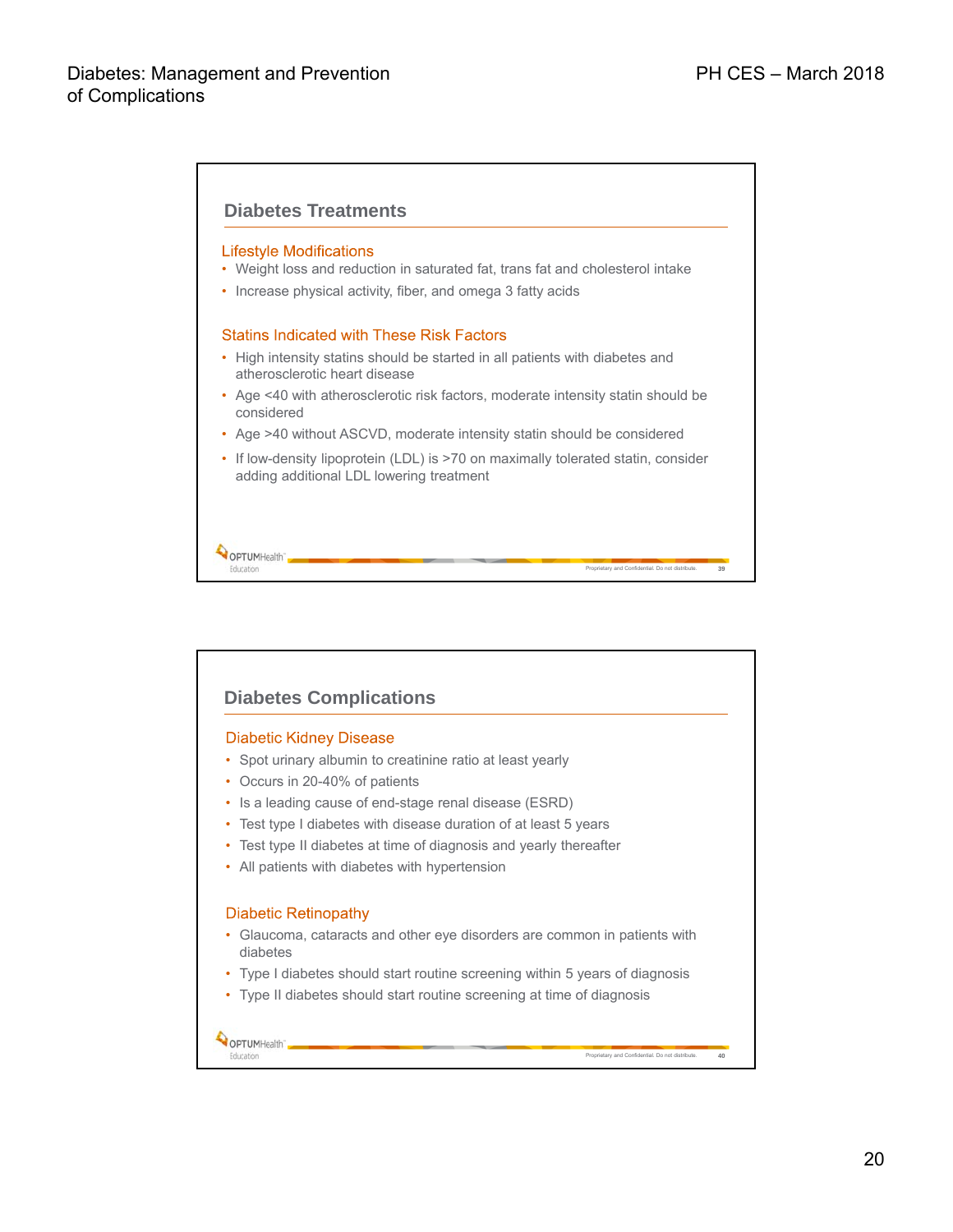

### **Case Study** Mr. Smith is a 51 year old male with history of smoking, and obesity. He has not been seen by a doctor in years. During a recent health screen he was noted to have an elevated A1C. He followed up with a primary care provider and the diagnosis of Type II Diabetes was confirmed. Height: 5'10 Weight: 260 lbs BMI: 37 A1C: 8.5% Blood pressure: 145/85 Pulse: 85 He does not exercise and has a job where he sits for long periods of time. He was started on Glucophage<sup>®</sup> (metformin) therapy and was advised to follow up in 3 months. He has enrolled in case management and is looking for support to help manage his disease. OPTUMHealth Education Proprietary and Confidential. Do not distribute. **42**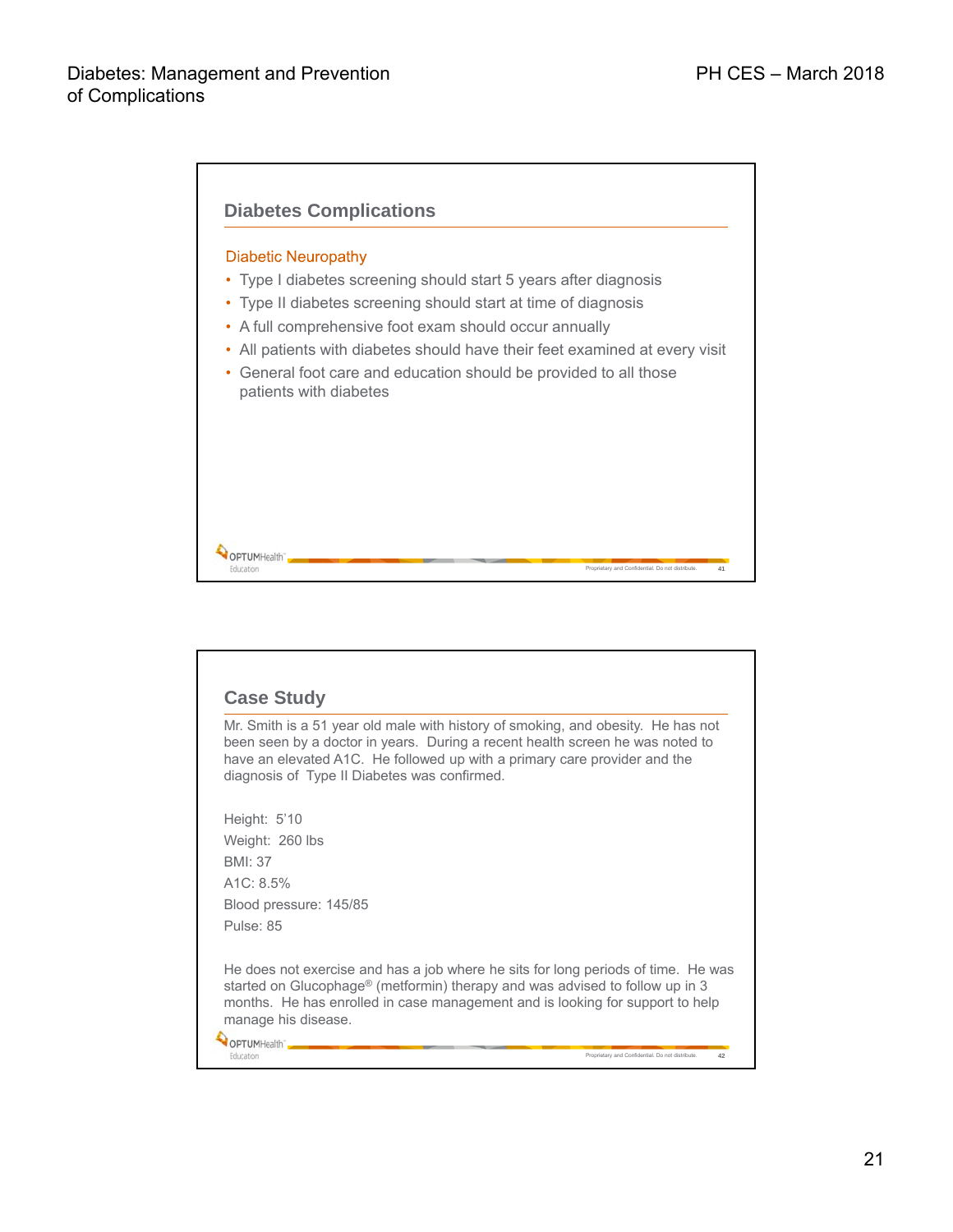